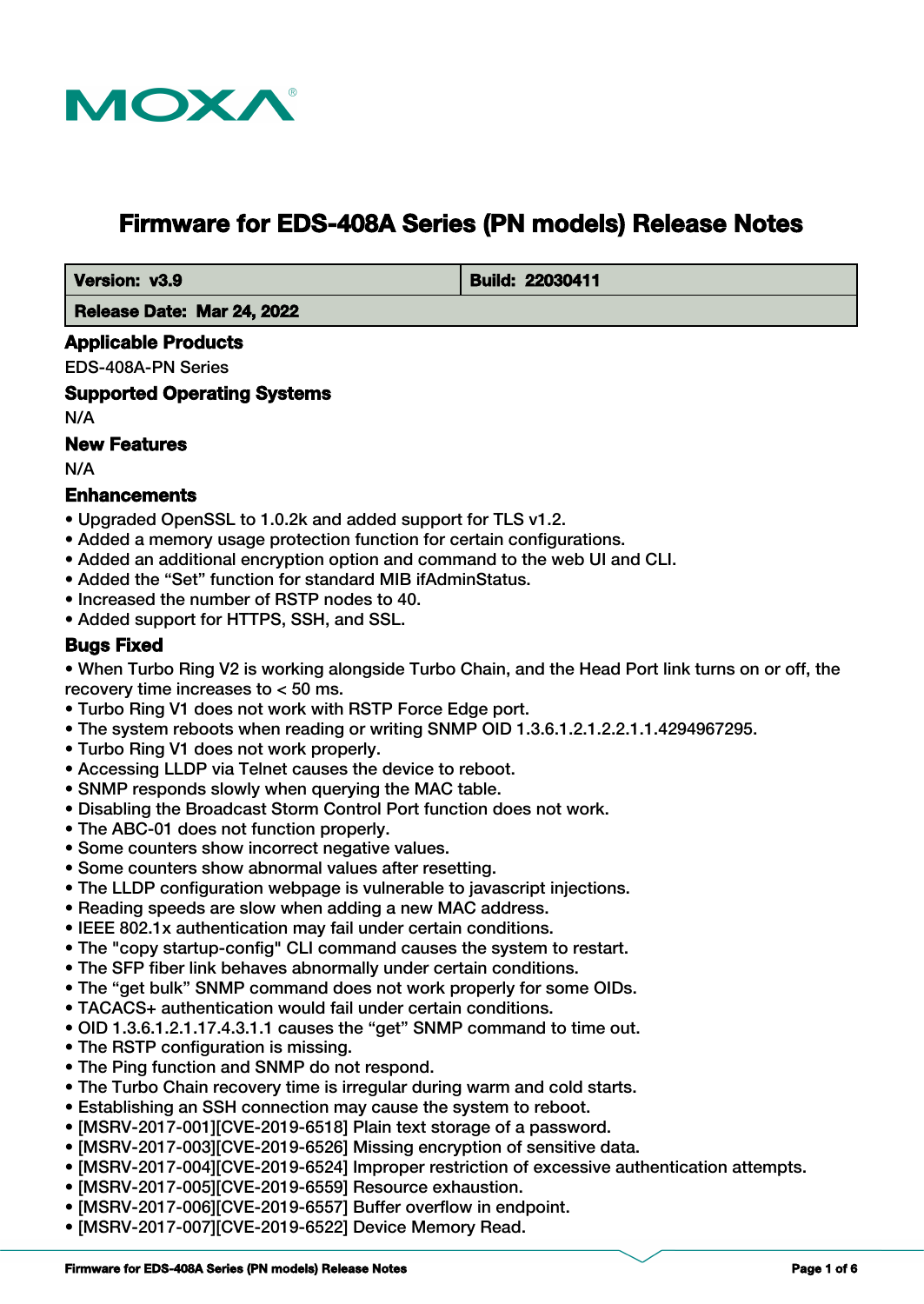

- [MSRV-2017-009][CVE-2019-6565] Multiple XSS.
- [MSRV-2017-013] Use of a broken or risky cryptographic algorithm.
- [MSRV-2017-014] Use of hard-coded cryptographic key.
- [MSRV-2017-015] Use of hard-coded password.
- [MSRV-2017-018] Weak password requirements.
- [MSRV-2017-019] Information exposure.
- [MSRV-2017-020][CVE-2017-13703] Buffer overflow in the session ID.
- [MSRV-2017-021][CVE-2017-13702] Cookie management.
- [MSRV-2017-022][CVE-2017-13700] Cross-site scripting (XSS).
- [MSRV-2017-026] Use of a broken or unsecure cryptographic algorithm.
- [MSRV-2019-002] XSS vulnerability in the LLDP diagnostic page.
- [MSRV-2019-003] Denial of Service (web service) by improper HTTP GET command.
- [MSRV-2019-004] Denial of Service (web service) by over-sized firmware upgrade through HTTP/HTTPS.

• [MSRV-2019-005] Denial of Service (web service) by excessive length of HTTP GET command.

#### **Changes**

N/A

#### **Notes**

• MSRV is Moxa's internal security vulnerability tracking ID.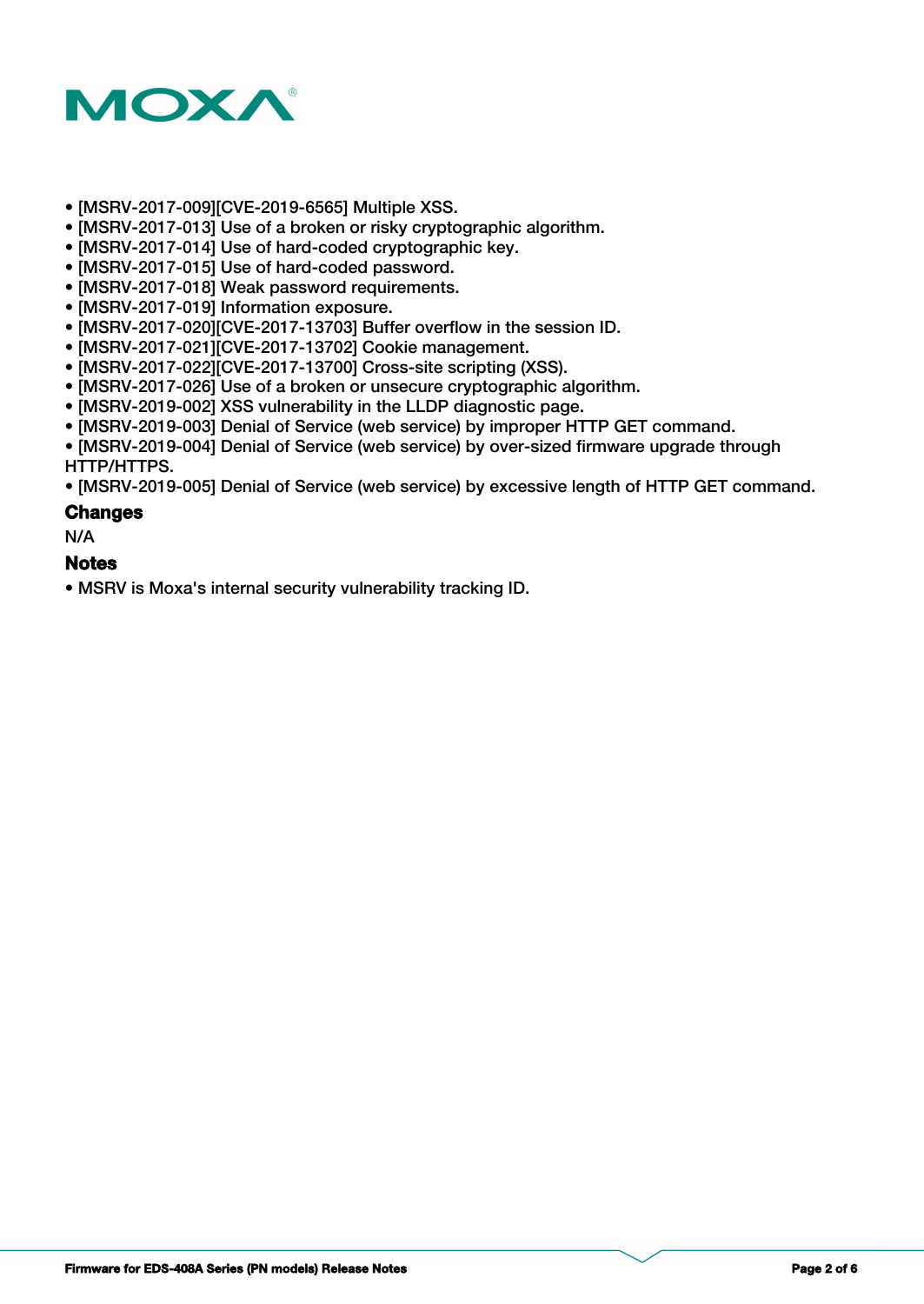

 **Version: v3.8 <b>Build: Build: Build: 17051216** 

 **Release Date: Jun 29, 2017**

# **Applicable Products**

EDS-408A-PN, EDS-408A-PN-T

# **Supported Operating Systems**

N/A

# **New Features**

N/A

# **Enhancements**

N/A

# **Bugs Fixed**

• User account login authentication error in menu console mode.

## **Changes**

N/A

# **Notes**

N/A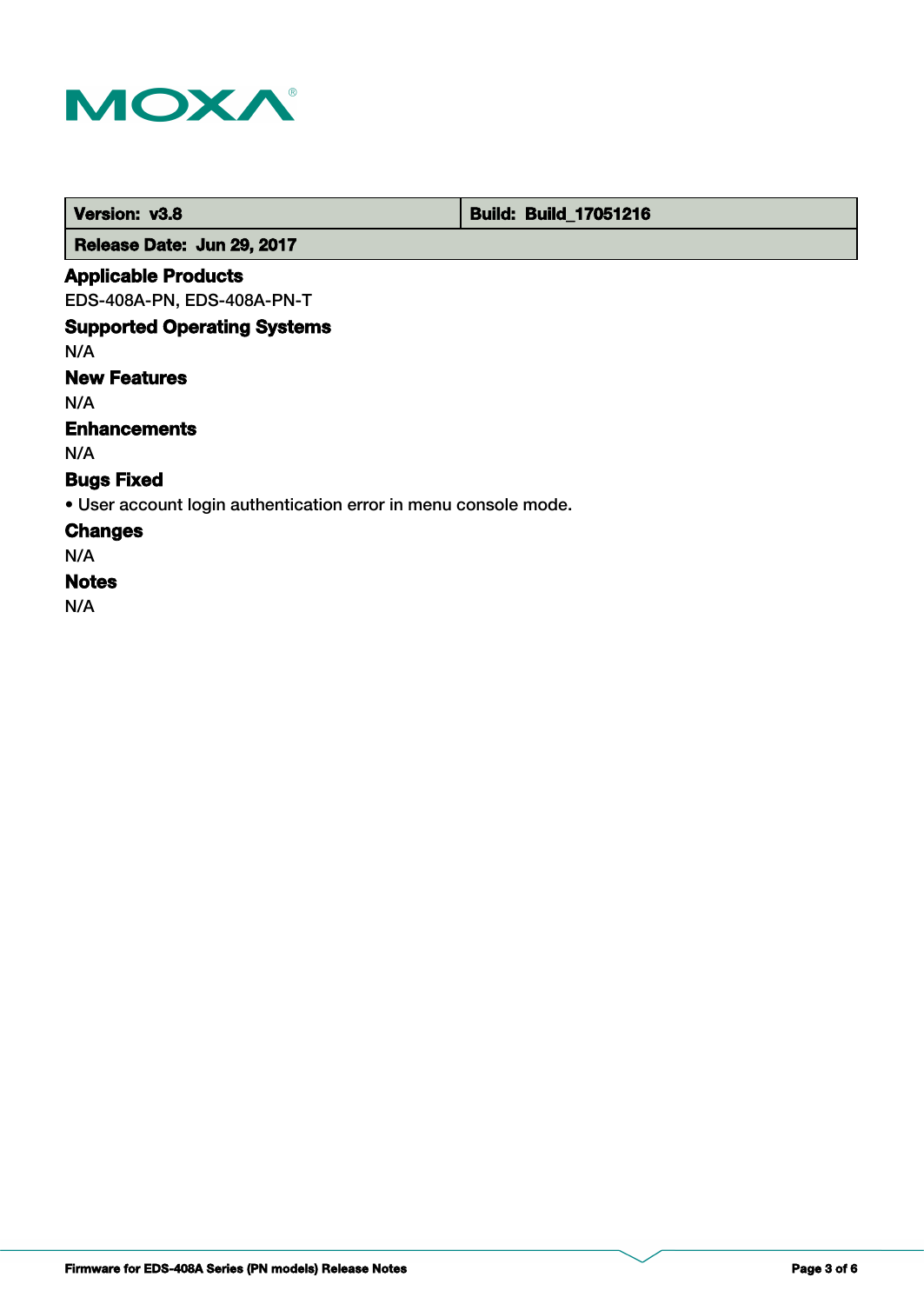

#### **Version: v3.7 Build: Build: Build: 17031513**

 **Release Date: N/A**

#### **Applicable Products**

EDS-408A-PN, EDS-408A-PN-T

#### **Supported Operating Systems**

N/A

# **New Features**

N/A

# **Enhancements**

- Added warning message when the default password was not changed.
- Encrypted security keys in the user interface.

# **Bugs Fixed**

- Cross-site scripting vulnerability.
- Denial of Service attack vulnerability.
- Privilege escalation vulnerability.
- SSL v2/v3 vulnerability in HTTPS.
- Web console could not be accessed due to SNMP get bulk.
- Specific CLI command caused the switch to reboot with default settings.
- Adding a new VLAN changed the IGMP querier state from disable to enable.
- Saving configurations to the ABC-01 could not be performed via IE browser.
- Rate limit cannot be set in web UI.
- Telnet hangs after SSH disabled.
- Corrected RSTP edge definition in exported configuration file.
- Corrected authorization of Radius/TACACS+ login.
- Corrected RSTP Auto-Edge behavior.
- System sometimes rebooted after a period of operation when PROFINET was enabled.

#### **Changes**

N/A

#### **Notes**

N/A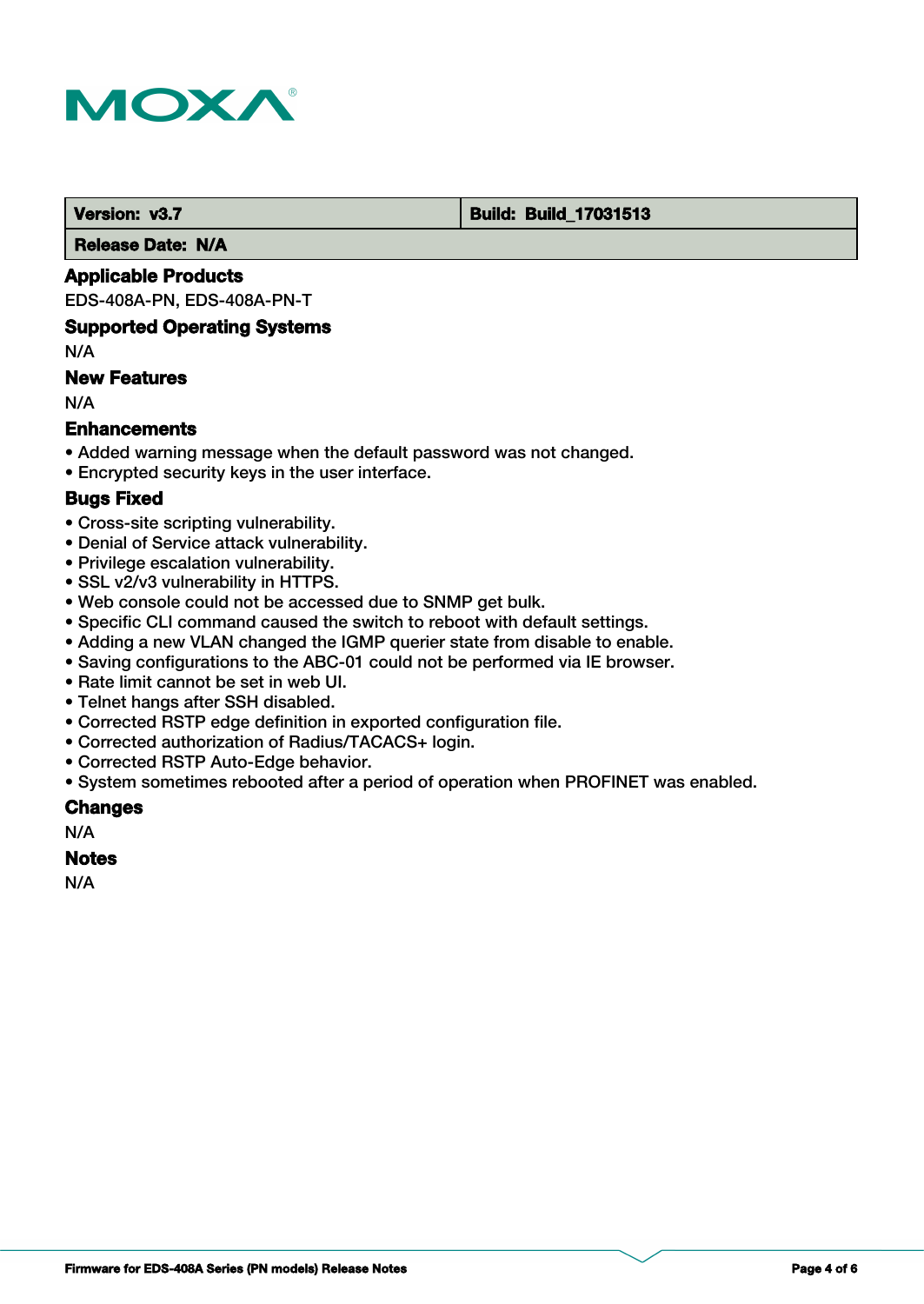

 **Version: v3.2 Build: Build: Build: 14121010** 

 **Release Date: N/A**

## **Applicable Products**

EDS-408A-PN, EDS-408A-PN-T

# **Supported Operating Systems**

N/A

# **New Features**

N/A

# **Enhancements**

N/A

# **Bugs Fixed**

• Web user interface displayed errors under Java 8 environments.

## **Changes**

N/A

#### **Notes**

N/A